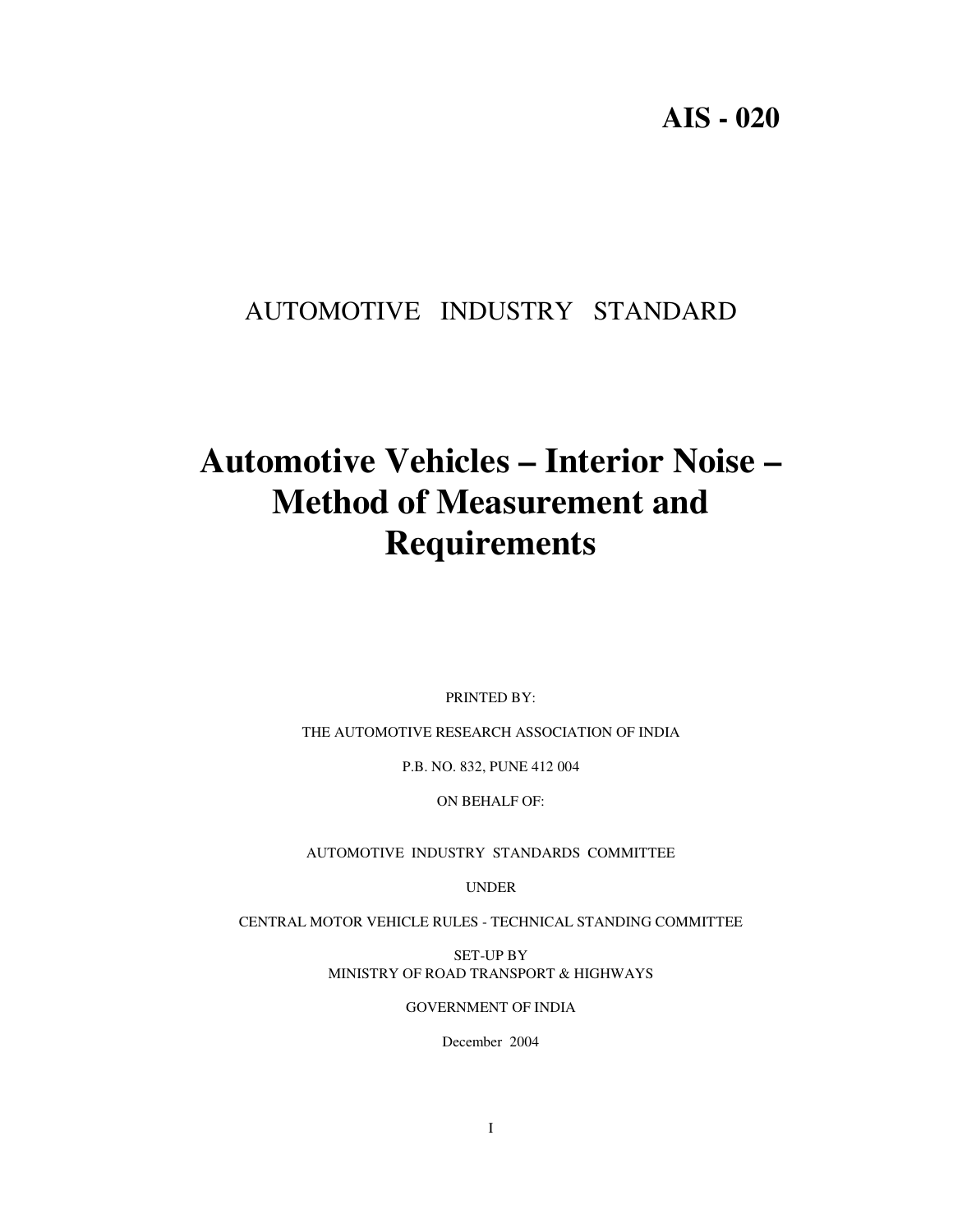# Status chart of the Standard to be used by the purchaser for updating the record

| Sr.<br>No. | Corr-<br>igenda. | Amend-<br>Ment | Revision | <b>Date</b> | <b>Remark</b> | Misc. |
|------------|------------------|----------------|----------|-------------|---------------|-------|
|            |                  |                |          |             |               |       |
|            |                  |                |          |             |               |       |
|            |                  |                |          |             |               |       |
|            |                  |                |          |             |               |       |
|            |                  |                |          |             |               |       |
|            |                  |                |          |             |               |       |
|            |                  |                |          |             |               |       |

**General remarks:**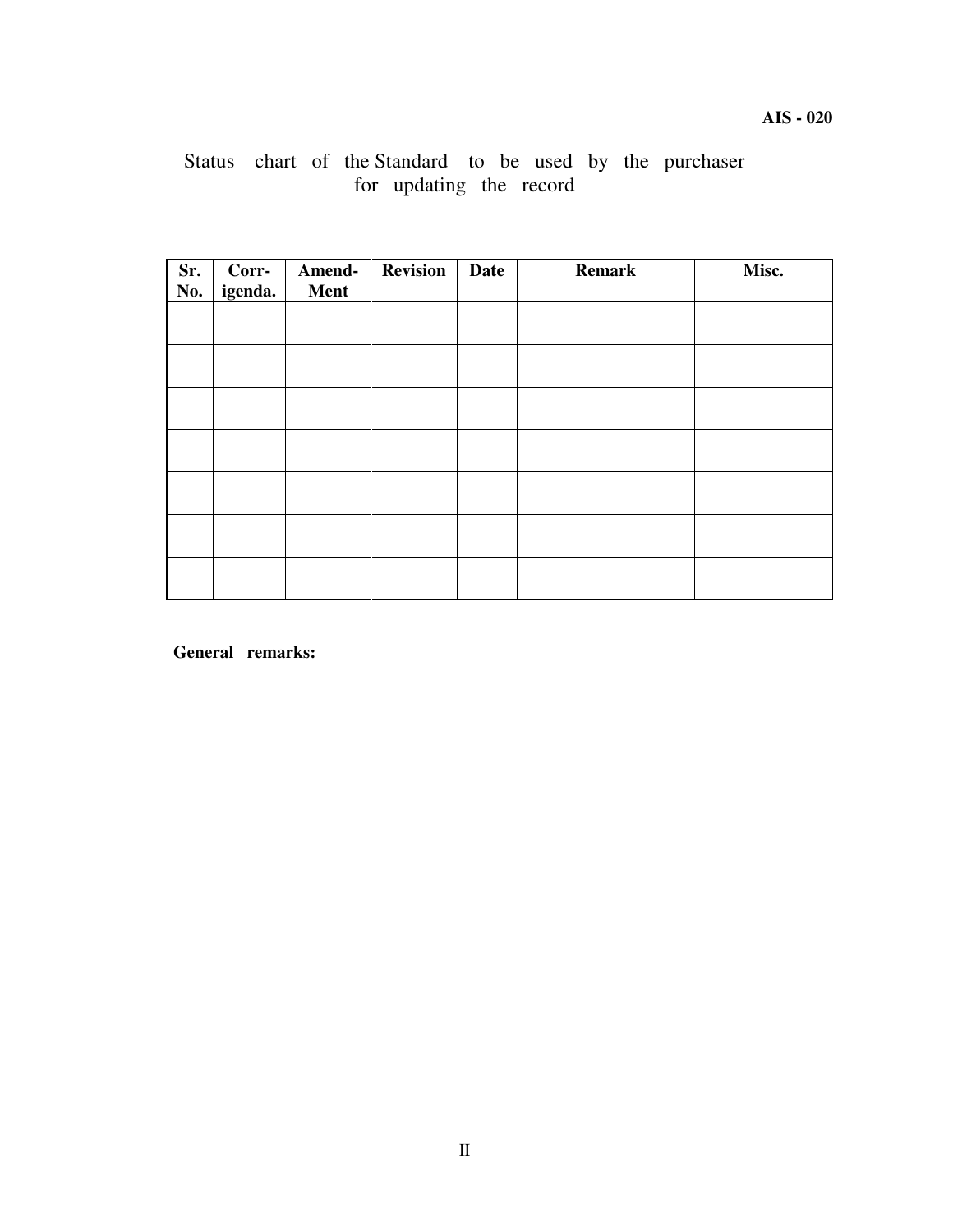#### **INTRODUCTION**

The Government of India felt the need for a permanent agency to expedite the publication of standards and development of test facilities in parallel when the work on the preparation of the standards is going on, as the development of improved safety critical parts can be undertaken only after the publication of the standard and commissioning of test facilities. To this end, the Ministry of Surface Transport (MoST) has constituted a permanent Automotive Industry Standards Committee (AISC) vide order No. RT-11028/11/97-MVL dated September 15, 1997.

This Standard is prepared to lay down a uniform testing procedure for evaluating Interior Noise of N2 , N3, M2 and M3 category of vehicles.

The Automotive Research Association of India (ARAI), Pune, being the Secretariat of AIS Committee, has printed this Standard.

The Automotive Industry Standards Committee responsible for preparation of this standard is given in Annexure : A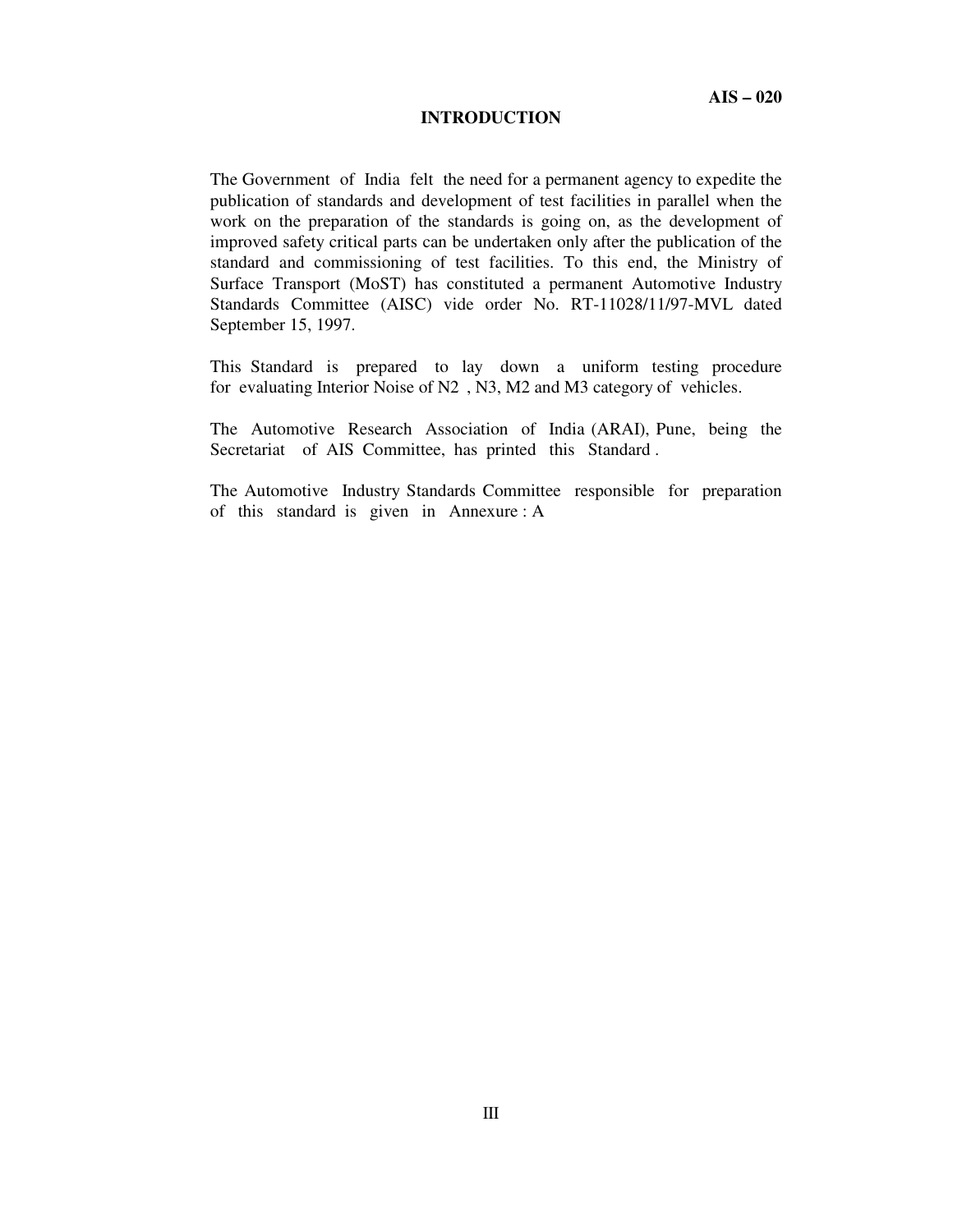# **Automotive Vehicles - Interior Noise - Method of Measurement and Requirements**

# **1. SCOPE AND FIELD OF APPLICATION**

1.1 This standard specifies the method of measurement of interior noise of body built N2, N3, M2 and M3 category of vehicles.

# **2. REFERENCES**

ISO 5128 -1980 (E); Acoustics - Measurement of Noise inside Motor Vehicle.

JASO Z 111 - 83 ; Japanese Automobile Standard - Measurement of Noise inside Motor vehicle.

IS : 9211- 1979 Denominations and definitions of weights of road vehicles.

IS : 9779 - 1981 Sound level meters

IS : 14272 - (Part 1) : 1995 Automotive vehicles - types-terminology : 3 & 4 wheelers

Publication 179 'Precision Sound Level Meters', second edition of the International Electrotechnical Commission (IEC)

# **3. MEASURED QUANTITIES**

- 3.1 All readings of the sound level meter shall be taken with the dynamic characteristic - "fast".
- 3.2 The values to be measured at all microphone positions during the tests are A-weighted sound pressure levels,  $L_{pA}$ , expressed in decibels  $dB(A)$ .

# **4. MEASURING INSTRUMENTS**

#### 4.1 **Acoustic measurements**

The apparatus used for measuring the noise level must be a precision sound-level meter of the type described in Publication 179 ' Precision sound level meters', second edition, of the International Electrotechnical Commission (IEC). Measurements must be carried out using the 'fast' response of the sound-level meter and the 'A' weighted curve which are also described in that publication. The 'Frontal' mode of operation of the sound level meter shall be used.

At the beginning and end of each series (full set) of measurements, the sound-level meter must be calibrated according to the manufacturer's instructions by means of an appropriate sound source (e.g. a piston phone). The test shall be considered invalid if the sound level meter errors registered during this calibration exceed 1 dB(A).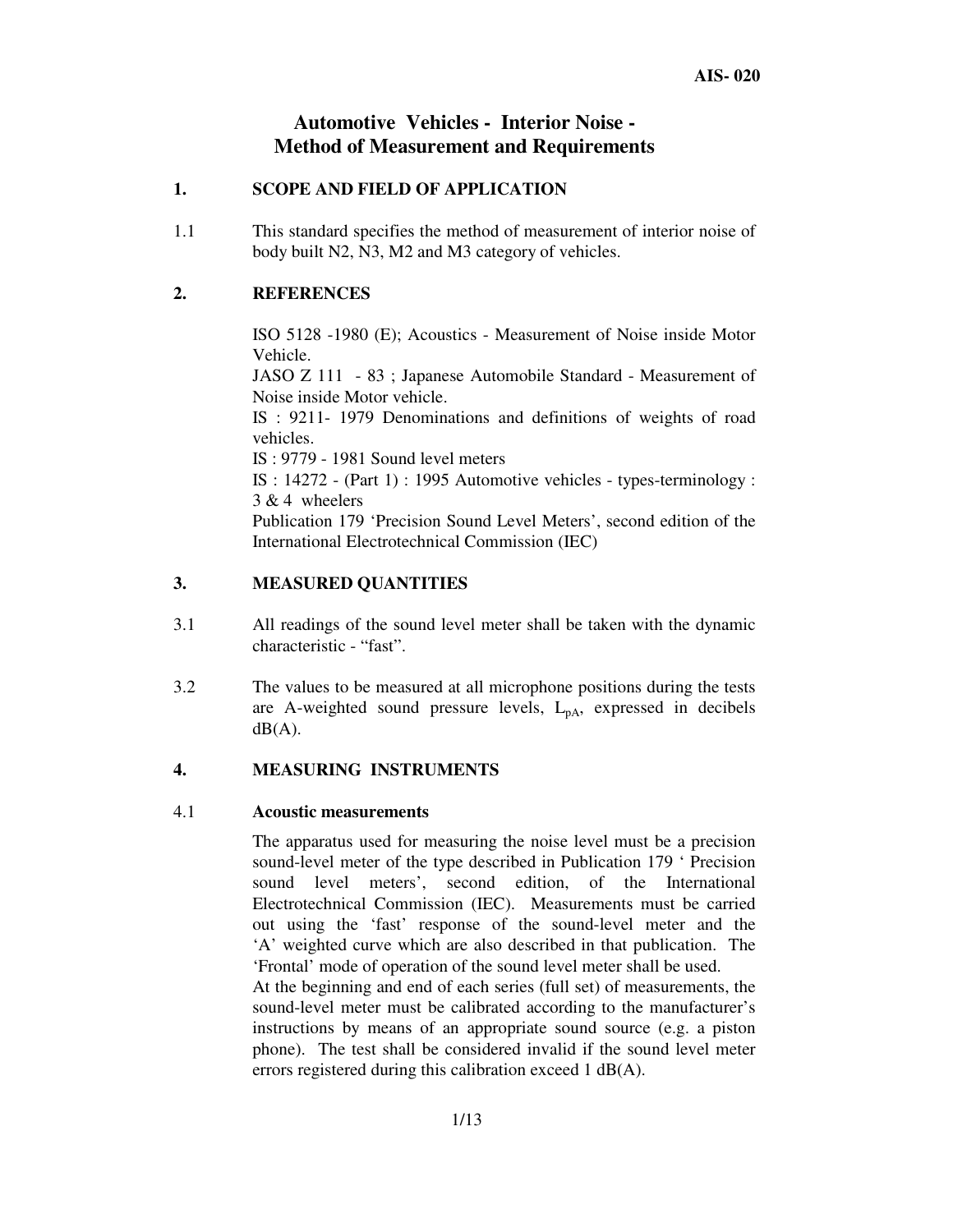### 4.2 **Speed measurements**

The engine speed and vehicle speed shall be determined with an accuracy of  $\pm$  3% during testing.

# **5. ACOUSTICAL ENVIRONMENT, WEATHER CONDITIONS, BACKGROUND NOISE**

5.1. The test site shall be such that the sound radiated by the vehicle to the outside contributes to the inside noise only by reflections from the road surface and not by reflections from buildings, walls or similar large objects outside the vehicle. During the period of measurement, the distance of the vehicle from large objects shall be greater than 20 m.

# 5.2. **Meteorological conditions**

Measurements shall not be made if wind velocity is  $> 3$  m/s. It shall be ensured that the results are not affected by gusts of wind.

# 5.3. **Background Noise**

Background noise shall be measured by the microphone located at the driver's seat of stationary vehicle, which shall be lower than the measured test value by 10 dB(A). A suitable windscreen as recommended by sound level meter manufacturer may be fitted to the microphone provided that account is taken of its effect on the sensitivity and directional characteristics of the microphone.

# **6. TEST TRACK CONDITIONS**

6.1 Interior sound pressure levels of motor vehicles are greatly influenced in general by the macro texture of surface roughness of the road, with smooth road surfaces producing consistent interior levels. Accordingly, the test road shall be hard and as smooth and level as possible, without gaps or ripples or similar macro-texture of surface roughness which might contribute to the interior sound pressure levels of the motor vehicle.

The surface shall be dry and free from snow, dirt, stones, leaves, etc.

6.2. The test track shall allow a steady speed to be maintained. It shall be in a straight line or form a closed circuit with at least 2000 m length and having a minimum radius of 200 m. The measurement shall not be carried out on Banking Section of Tracks.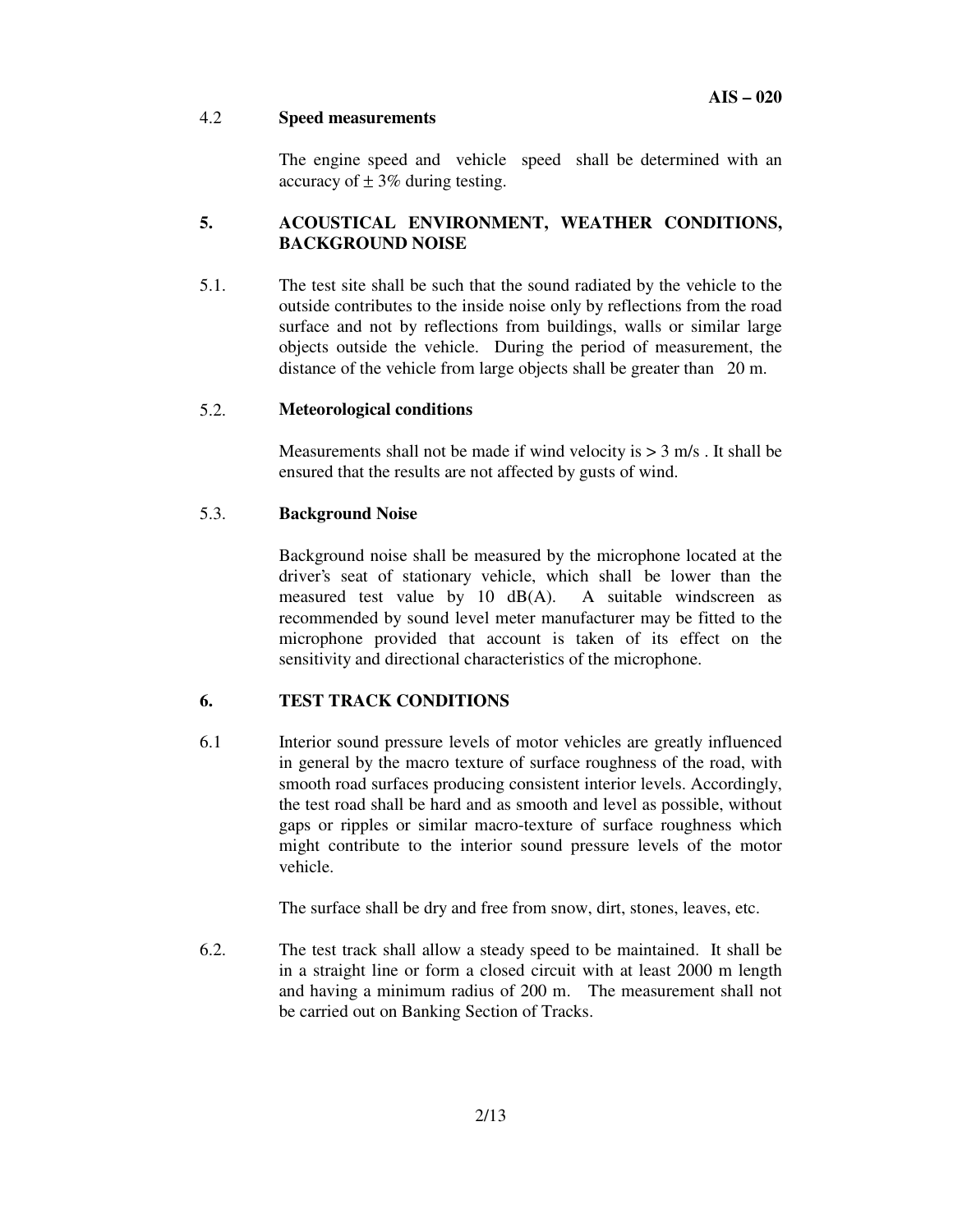#### **7. VEHICLE CONDITIONS**

#### **7.1. Engine and tyre conditions**

Prior to test, the vehicle shall be run-in as per vehicle manufacturers' recommendation. The vehicle's tyres must be of the type normally fitted to such vehicles by the manufacturer and must be inflated to the appropriate pressure(s) for the unladen vehicle.

Before the measurements are made, the engine must be brought to its normal operating condition as regards temperatures, settings, fuel, spark plugs, carburetor(s), etc. (as appropriate). If the vehicle is fitted with fan(s) having an automatic actuating mechanism, this system must not be interfered with during the measurements.

#### **7.2. Loading of the vehicle**

The vehicle shall be tested in unladen condition. Only standard vehicle equipment, measuring equipment and necessary personnel shall occupy the interior of the vehicle. No more than two persons (the driver and observer) shall be present, and in M3 category buses with more than eight seats no more than three persons may be present.

For vehicles with drive-away chassis submitted for test, the compliance to clauses 7.4.3 and 10.0 shall be established based on a prototype model / mock-up sample, representing completely built vehicle submitted by the vehicle manufacturer and adopting the Criterion for Extension of Type Approval given in clause 11.0 and 12.0.

# **7.3. Openings, windows, auxiliary equipment, adjustable seats.**

- 7.3.1 Openings such as skylights, all windows and ventilating inlets and/ or outlets shall be shut if possible, unless their influence upon the sound level inside the vehicle is to be investigated.
- 7.3.2 Auxiliary equipment such as windscreen wipers and heating and / or ventilating fans and air-conditioners shall not operate during the tests. If the contribution of the noise of the ventilating system, and of any auxiliary equipment, to the total inside noise is to be investigated, the test should be repeated with this equipment operating. If any auxiliary equipment is automatic in operation, its operating condition shall be stated in the test report.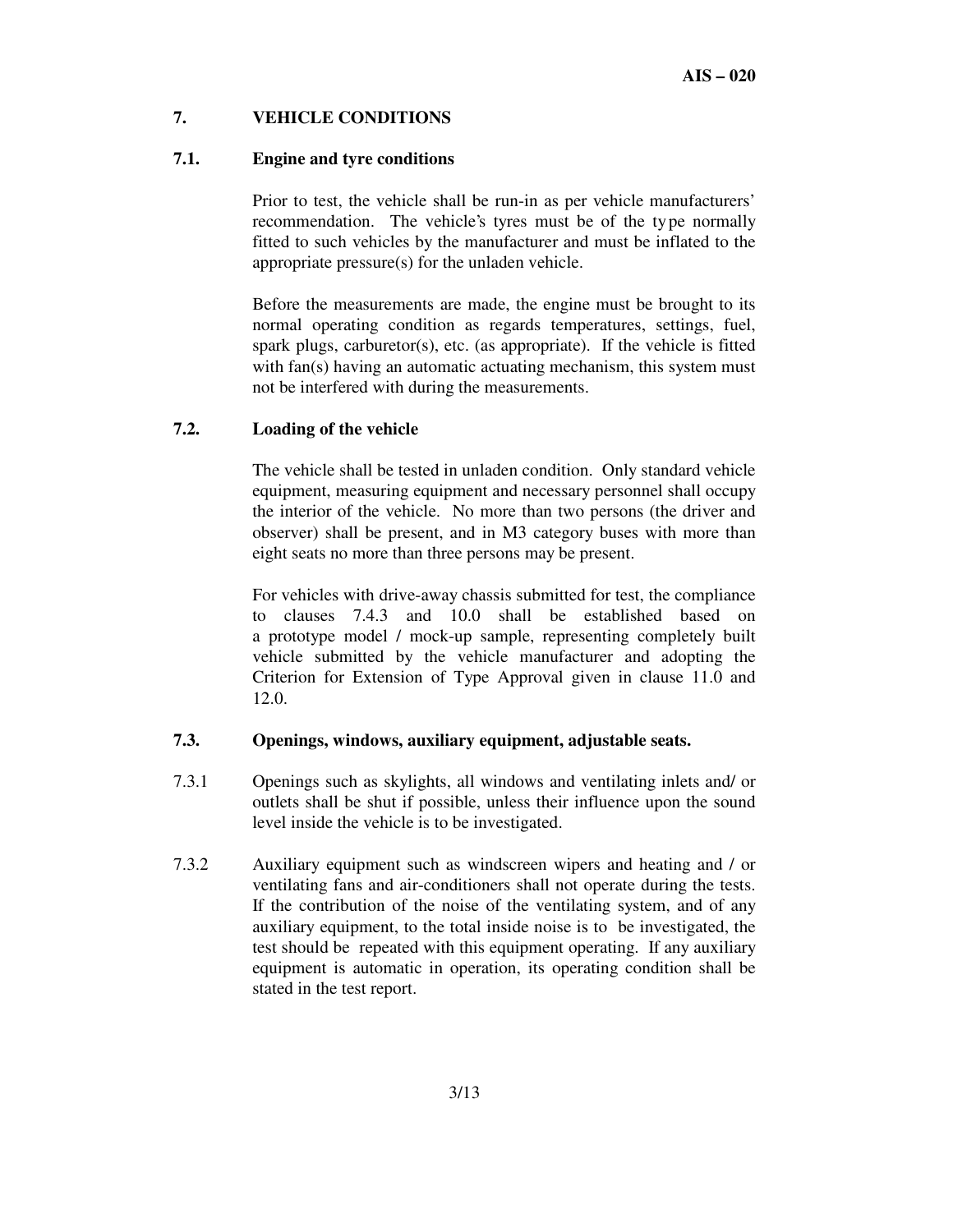7.3.3. Adjustable seats shall be set in the mid-position of the horizontal and vertical range of adjustments. If the back-rest of the seat is adjustable, it shall be set as near to the vertical position as possible.

Adjustable headrests shall be set at the midposition.

#### **7.4. Vehicle operating conditions**

The vehicle operating conditions shall be such as to typify the inside noise under whichever of the following conditions are appropriate for the vehicle under test :

- a) steady speeds ( see 7.4.1.);
- b) full throttle acceleration (maximum accelerator position) ( see 7.4.2);
- c) vehicle stationary, with engine idling and full throttle (see 7.4.3), as an additional monitoring test for commercial vehicles and buses with diesel engines.

The corresponding operating conditions are specified in 7.4.1, 7.4.2 and 7.4.3.

#### 7.4.1. **Steady speed**.

#### 7.4.1.1 **Test vehicle speed**

The test shall be carried out with increments of 20 km/h from 40 km/h to 80 % of max. speed. If the maximum speed of the test vehicle is below 120 km/h, the test speed shall be 80 % of its maximum speed. For a vehicle with the maximum vehicle speed below 40 km/h, the test shall be done at 80 % of its maximum speed. The vehicle speed shall be maintained within  $\pm 3\%$  of each test speed.

#### 7.4.1.2 **Gear Position of Transmission**

The highest possible gear ( including that of auxiliary transmission) that allows the stable running of the test vehicle shall be used for each test speed. If the test vehicle is capable of selecting 4-wheel drive or 2-wheel drive the vehicle shall be run with the 2-wheel drive.

"A" weighted sound pressure levels are to be determined at least 3 speeds to cover the range specified above.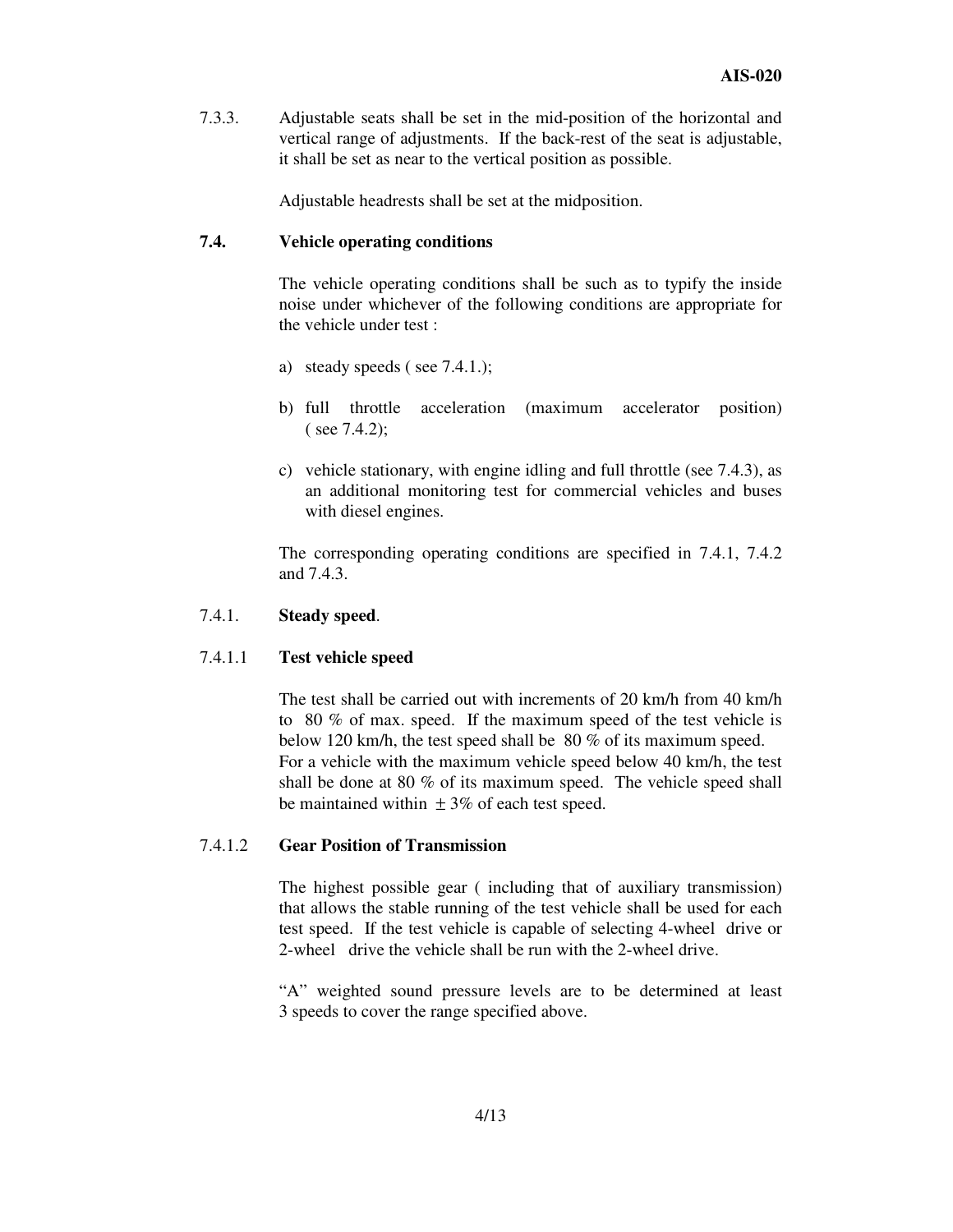#### 7.4.2. **Full throttle acceleration (maximum accelerator position)**

The procedure for the acceleration test is as follows :-

- the speed of the vehicle and of the engine shall be stabilized at specified initial conditions;
- when stable conditions are attained, the throttle shall be fully opened as quickly as possible and sound recording shall be made until either 90% of the engine speed for maximum power as specified by the manufacturer of the vehicle ( in the following test, referred to as "maximum power speed") or 120 km/h is reached, whichever is lower. Wheel slip shall be avoided.

The initial operating conditions shall be specified as follows:

- the transmission setting shall be the highest position making the test possible without exceeding 120 km/h;
- the setting shall not be changed during the test;
- if, at an engine speed of 90% of maximum power speed, a road speed of 120 km/h is exceeded in top gear, a lower gear shall be selected, but no lower than third for a four-or five-speed gear-box, and no lower than second for a three-speed gear- box. If 120 km/h is still exceeded in this lower gear, the vehicle shall be tested over the speed range 60 to 120 km/h in that gear;
- if possible, kick-down mechanisms shall be made in-operative;
- the initial engine speed shall be the lowest allowing a continuously increasing engine speed during the test, but no lower than 45% of the maximum power speed, unless 120 km/h is exceeded at 90% of maximum power speed in the lowest gear allowed, in which case the initial engine speed shall be that corresponding to a road speed of 60 km/h;
- for vehicle with automatic transmission, the initial engine speed shall be stabilized as near as possible to 45% of the maximum power speed. The corresponding road speed shall be no higher than approximately 60 km/h.

If, for vehicles with automatic transmissions, the setting changes before the final speed of 90% of maximum power speed of 120 km/h is reached the initial speed shall be 50% of that speed where the setting changes.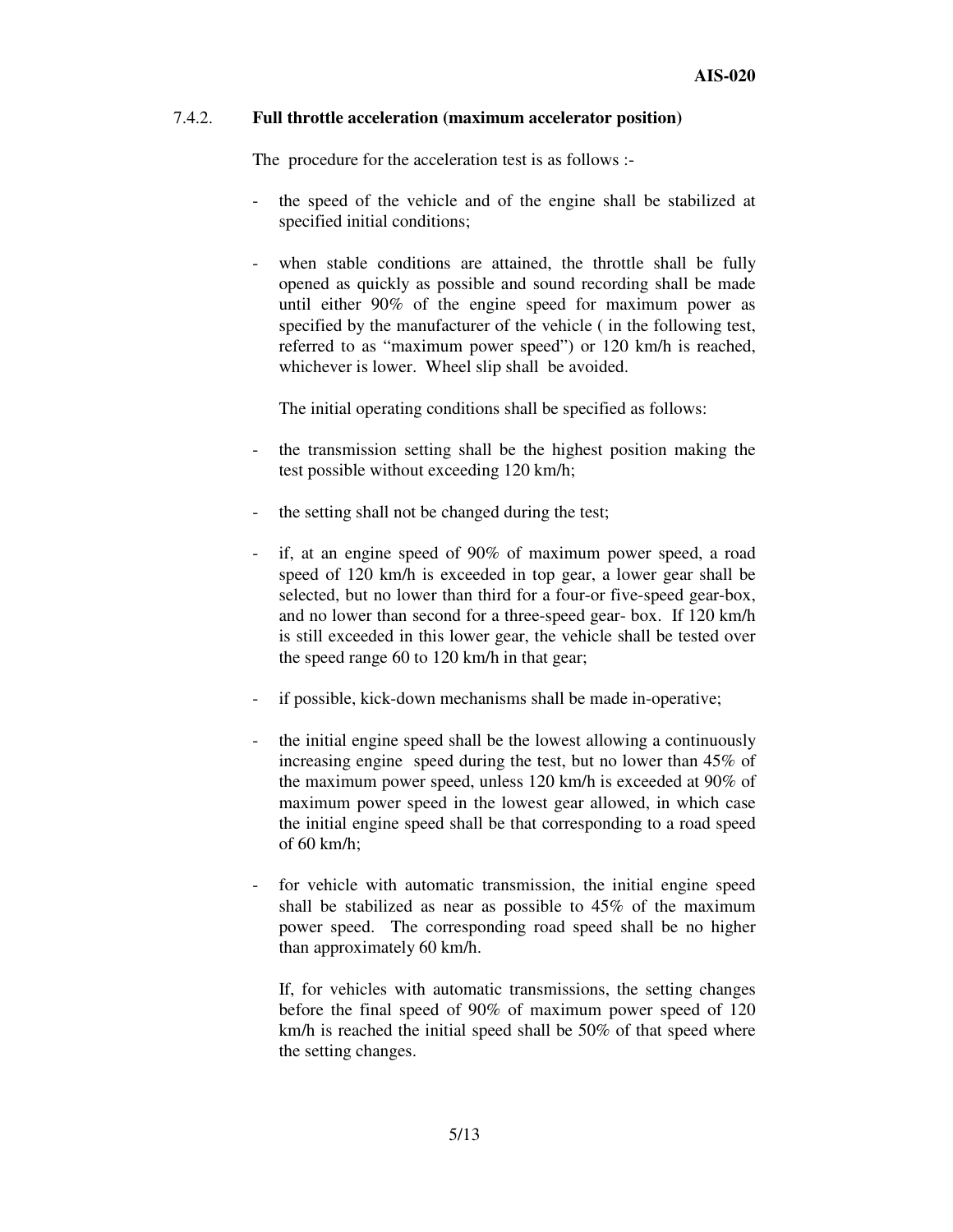**Note** : Since difficulties in controlling engine speeds may be encountered in vehicles fitted with torque converters, the test condition should be adhered to as closely as practicable.

#### 7.4.3. **Stationary test**

The procedure for the stationary test which shall be carried out in neutral gear is as follows :

- a) the engine shall be operated at the low speed idle;
- b) the throttle shall be fully opened as quickly as possible allowing the engine to accelerate to high idle and shall be held fully open for at least 5 seconds.

#### **8. MICROPHONE POSITIONS**

The noise inside a vehicle may vary considerably with location. Therefore, measuring points should be selected in sufficient number and in such a manner that the distribution of the noise in the vehicle is adequately represented with respect to driver and passenger ear locations.

One measuring point shall be at the driver's position. Additional measuring points shall be for the rear passenger seats of vehicle adjacent to the longitudinal axis of the vehicle.

For a vehicle with three or more than three rows of seats the interior noise may be measured with the microphone position at the following three positions:

Driver's ear as the first position, second position at the middle row of the multiple seat rows and third position at the last row of seats for the seat positions nearest to the longitudinal axis of the vehicle.

Both seated and standing positions shall be included where appropriate. The exact position of the measuring points shall be indicated on a plan. During the measurement no person shall occupy the selected position with the exception of the driver's seat.

The microphone shall be no closer than 0.15 m to walls or upholstery.

The microphone shall be oriented horizontally, with the direction of maximum sensitivity specified by the manufacturer of the microphone pointing in the direction in which a person occupying the seat or standing position would be looking or, if such direction is not defined, in the driving direction.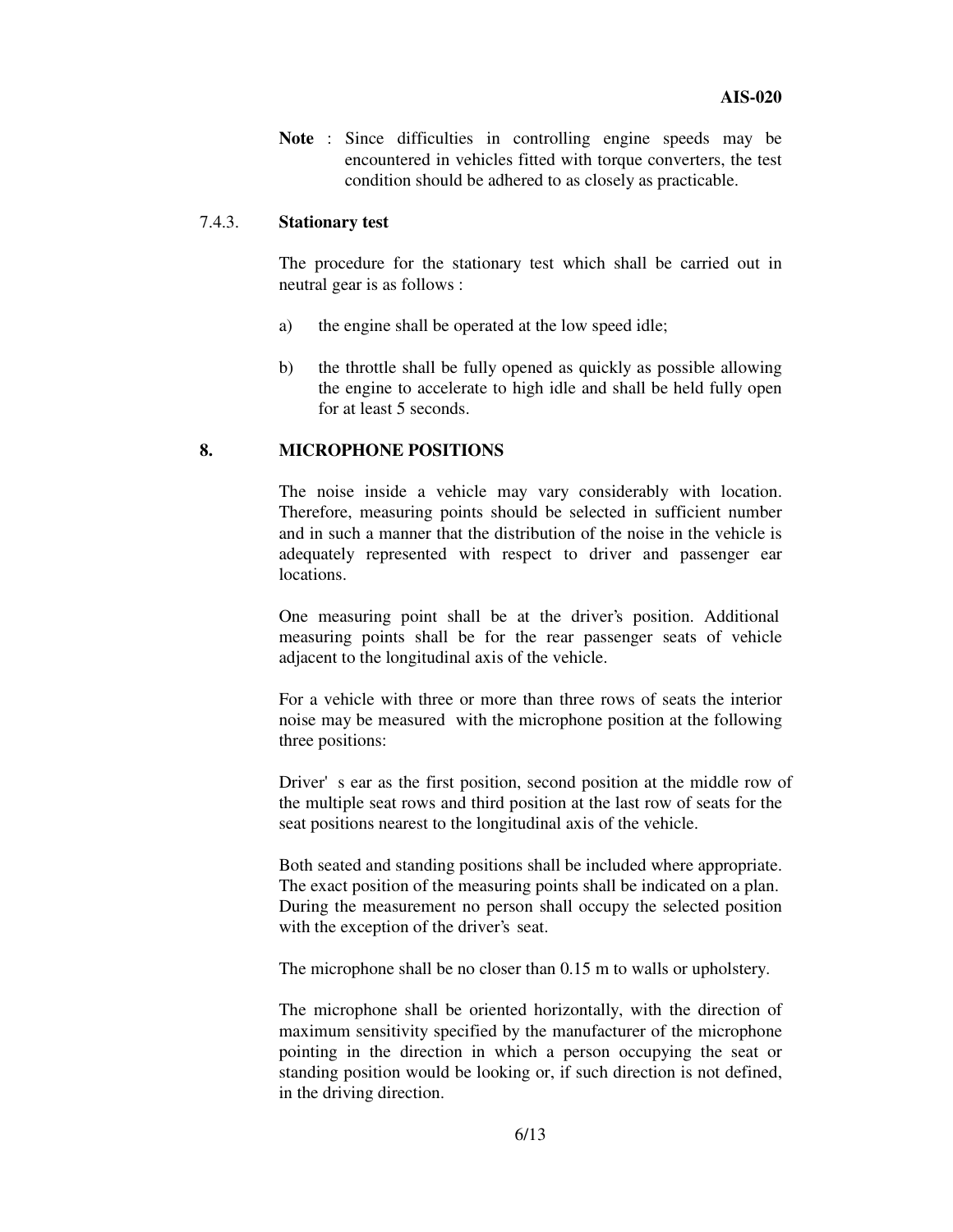The microphone used during the tests shall be mounted in such a way that it is not affected by vibrations of the vehicle. The mounting shall prevent excessive (more than about 20 mm) amplitudes relative to the vehicle.

If not stated otherwise by the manufacturer of the sound lever meter the direction of maximum sensitivity shall coincide with the reference direction.

8.1. Microphone position with respect to a seat (see the figure 1 below):







# A: Unoccupied seat, B: Driver's seat **Figure 1 – Microphone position with respect to a seat**

The vertical coordinate of the microphone shall be  $0.7 \pm 0.05$ m above the intersection of the occupied seat surface and the surface of the back of the seat (see the figure 1).

The horizontal co-ordinate shall be the middle plane ( or plane of symmetry) of the unoccupied seat. At the driver's seat, with the driver present, the horizontal co-ordinate shall be  $0.2 \pm 0.02$ m to the right ( to the left for right-hand driven vehicles) from the middle plane of the seat. Adjustable seats shall be set according to 7.3.

# Microphone position A & B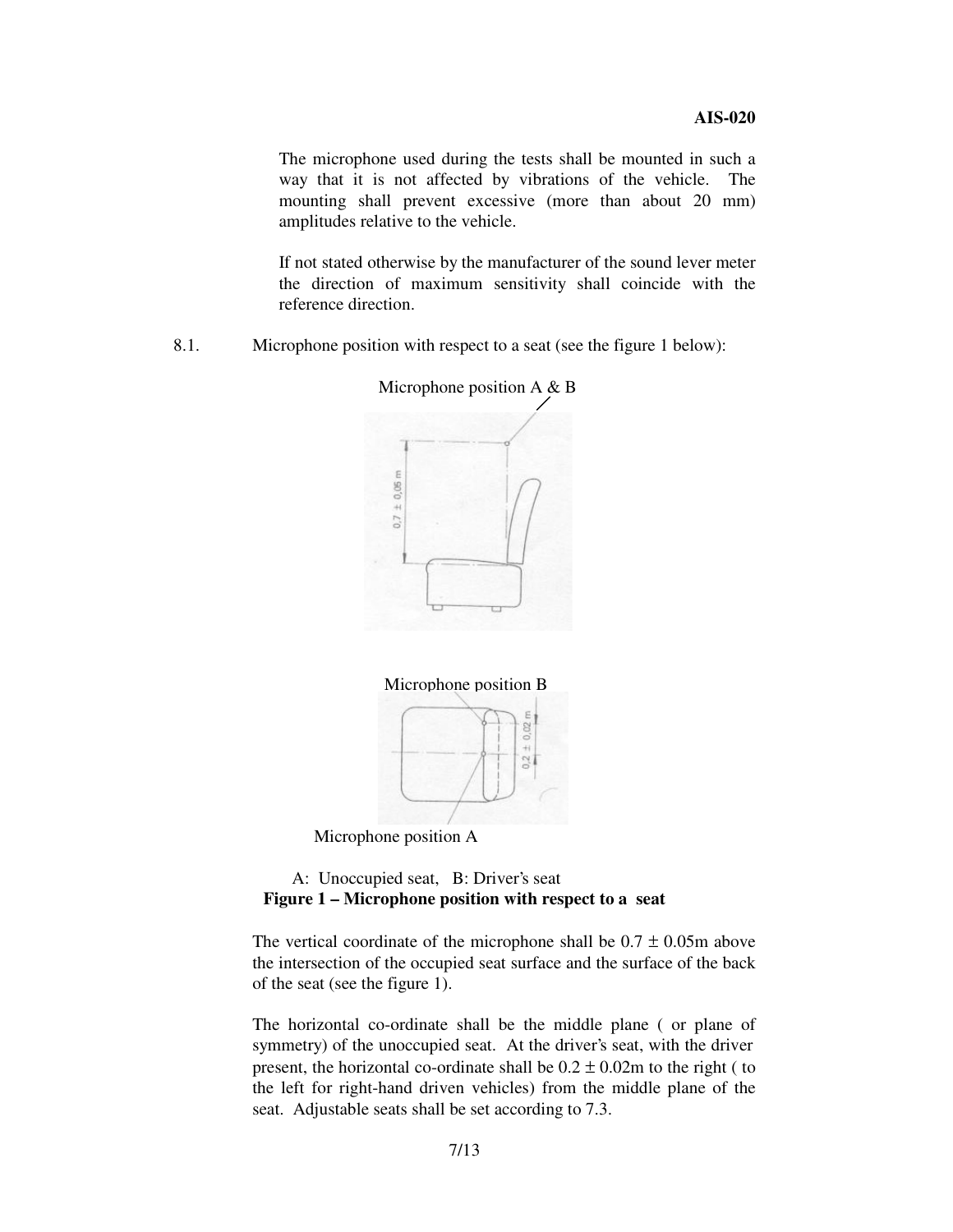#### 8.2. **Microphone position for standing locations**

The vertical co-ordinate shall be  $1.6 \pm 0.1$  m above the floor. The horizontal co-ordinates shall correspond to a person standing at selected points.

# 8.3. **Microphone position in sleeping -berths**

In sleeping-berths, such as in sleeper trucks or buses the microphone shall be placed  $0.15 \pm 0.02$  m above the middle of the unoccupied pillow.

# **9. TEST PROCEDURE**

- 9.1. At the steady speeds, the values of the A-weighted sound pressure level are recorded for at least 3 speeds as specified in 7.4.1
- 9.2. At full throttle acceleration (see 7.4.2), the maximum value of the Aweighted sound pressure level occurring in the specified acceleration range is retained and stated in the test report.
- 9.3. In the stationary test, the maximum value of the A-weighted sound pressure level shall be recorded when the testing is carried out as specified in 7.4.3.
- 9.4. At least two measurements shall be made at each microphone position and for each operating condition. If the spread of results of the Aweighted sound pressure levels obtained under any measuring condition exceeds 3 dB(A), further measurements shall be made until the readings of two independent successive measurements fall within a range of  $\beta$  dB(A); the mean value of these two readings shall be recorded as the test result.

The values stated in the test report shall be rounded to the nearest integral decibel.

Any peak which is obviously out of character with the general sound pressure level being read should be ignored.

9.5. Whenever the sound level meter reading fluctuates, the mean value of the readings shall be determined. Occasional extreme peaks should be disregarded.

#### **10. REQUIREMENTS**

When tested as per Clause 7.4.3, the sound pressure level shall not exceed 90 dB(A) for the Type Approval of the vehicle and for Conformation of Production.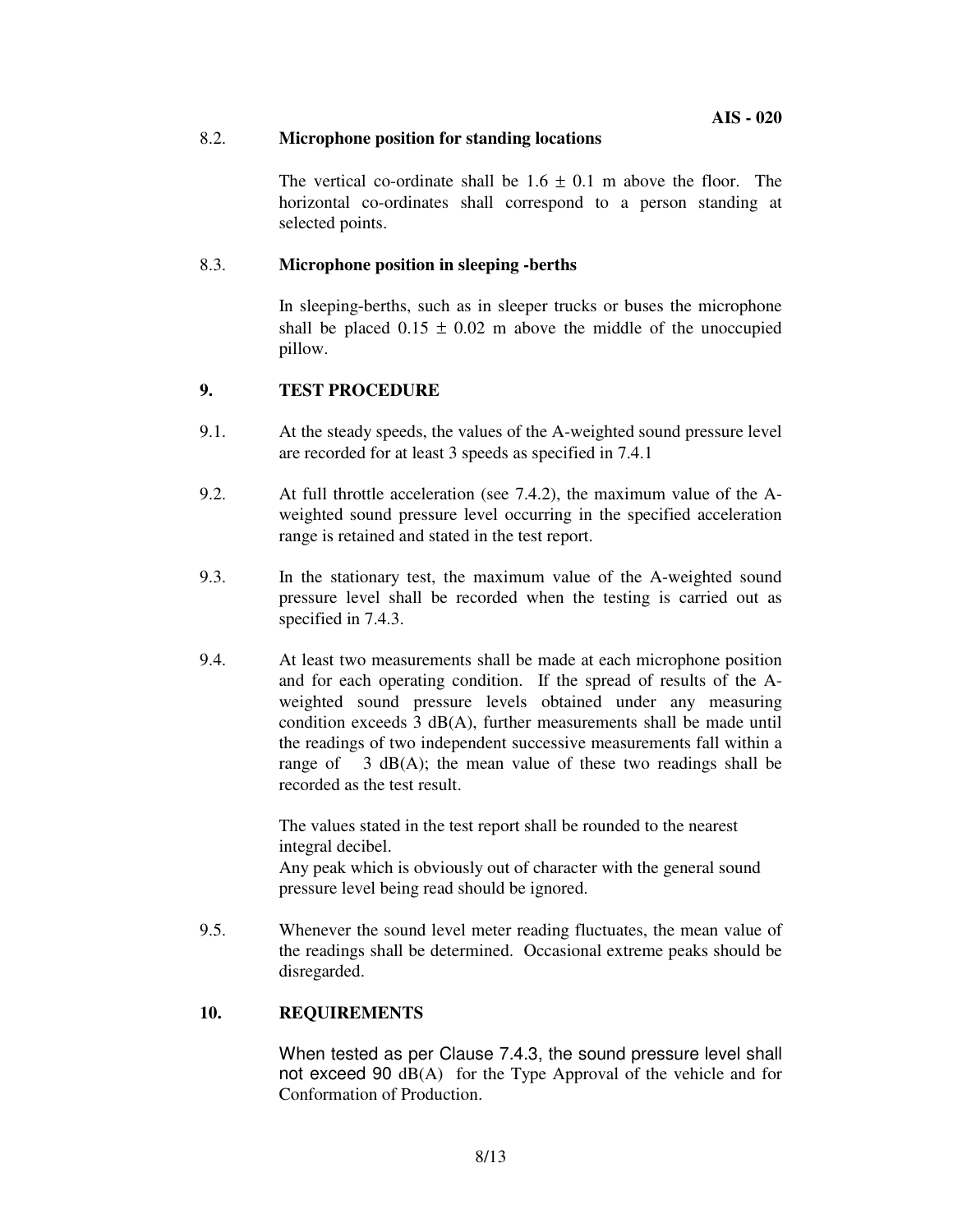#### **11.0 CRITERION FOR EXTENSION OF APPROVAL (CEA)**

This para gives the factors to be considered while selection a vehicle to represent a range of variants for establishing compliance of a model for Type Approval to meet the test requirements of Clause 10 for test conducted as per Clause 7.4.3 on Stationary Noise. This also applies to

- Extension of Type Approval for changes in Technical Specifications of an already Type Approved model
- − Establishing compliance of new model/variant(s) based on already Type Approved model

**Extension may be granted based on guidelines given in clause 12.** 

- **11.1 Changes to the Technical Specifications of an already Type Approved Vehicle:**
- 11.1.1 every modification pertaining to the information declared in accordance with Clause 12. shall be intimated by the manufacturer to the certifying agency.
- 11.1.2 if the changes in parameters are not related to the provisions, no further action need to be taken.

If the changes in parameters are related to the provisions, the Testing Agency may then consider whether,

- a) The model with the changed specifications still complies with provisions or
- b) Any further verification is required to establish compliance.

For considering whether any further verification is required or not, guidelines given in clause **12.0** (Criteria for Extension of Approval) shall be used.

- 11.1.3 In case of 11.1.2(b), verification for only those parameters, which are affected by the modifications, need to be carried out.
- 11.1.4 In case of fulfilment of criteria of clause 11.1.2 (a), or after results of further verification as per clause of 11.1.2 (b) are successful, the Type Approval of compliance shall be extended for the changes carried out.

# **12.0 GUIDELINES FOR CRITERIA FOR EXTENSION OF APPROVAL (CEA) – APPLICABLE ONLY FOR CLAUSE 7.4.3**

12.1 In case of following changes, the verification shall be carried out for establishing compliance of the changed parameters to the requirements specified in this standard.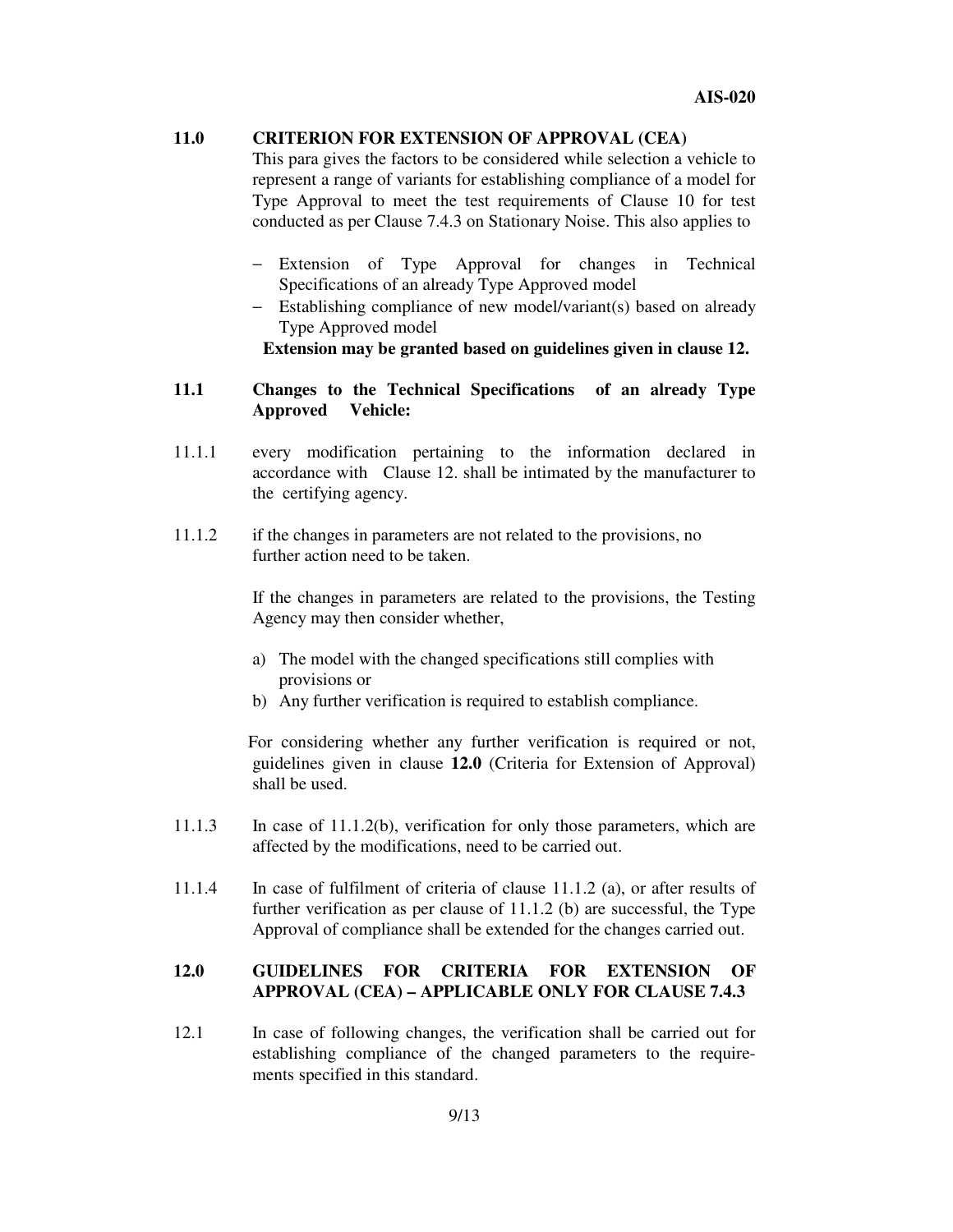- 12.1.1. In case of change in Engine Type, capacity, number & arrangement of cylinders, **test needs to be conducted for compliance.**
- 12.1.1.1 In case of change in base diesel engine to Petrol, CNG or LPG or base petrol engine to CNG or LPG keeping the power with in the tolerance specified in clause 12.1.2 below , no test needs to be conducted for compliance.
- 12.1.2 In case of increase in maximum engine power upto 10 % or any decrease of maximum engine power, **no test needs to be conducted for compliance.**
- 12.1.3 In case of increase in maximum engine speed upto 10 % or any decrease of maximum engine speed, **no test needs to be conducted for compliance.**
- 12.1.4 In case of any changes in transmission ratios, axle ratios and type , size and ply rating of tyres, **no test needs to be conducted for compliance.**
- 12.1.5. In case of any increase in the interior length or a decrease in interior length by less than 10 % **, no test needs to be conducted for compliance.**
- 12.1.6 In case of any decrease in the fan tip speed or an increase in the fan tip speed up to 10 %**, no test needs to be conducted for compliance.**
- 12.1.7 In case of any decrease in the blades or an increase in the number of blades up to 30 % (rounded off to nearest whole number, as per Indian Standard procedure), **no test needs to be conducted for compliance.**
- 12.1.8 In case of change in the fan drive from mechanical to either viscous or electrical or from viscous to electrical, **no test needs to be conducted for compliance.**
- 12.1.8.1 In case of any change in fan shroud, blade material, thickness, profile and design details, **no test needs to be conducted for compliance.**
- 12.2 Changes other than the above are considered as not affecting compliance and do not call for any test.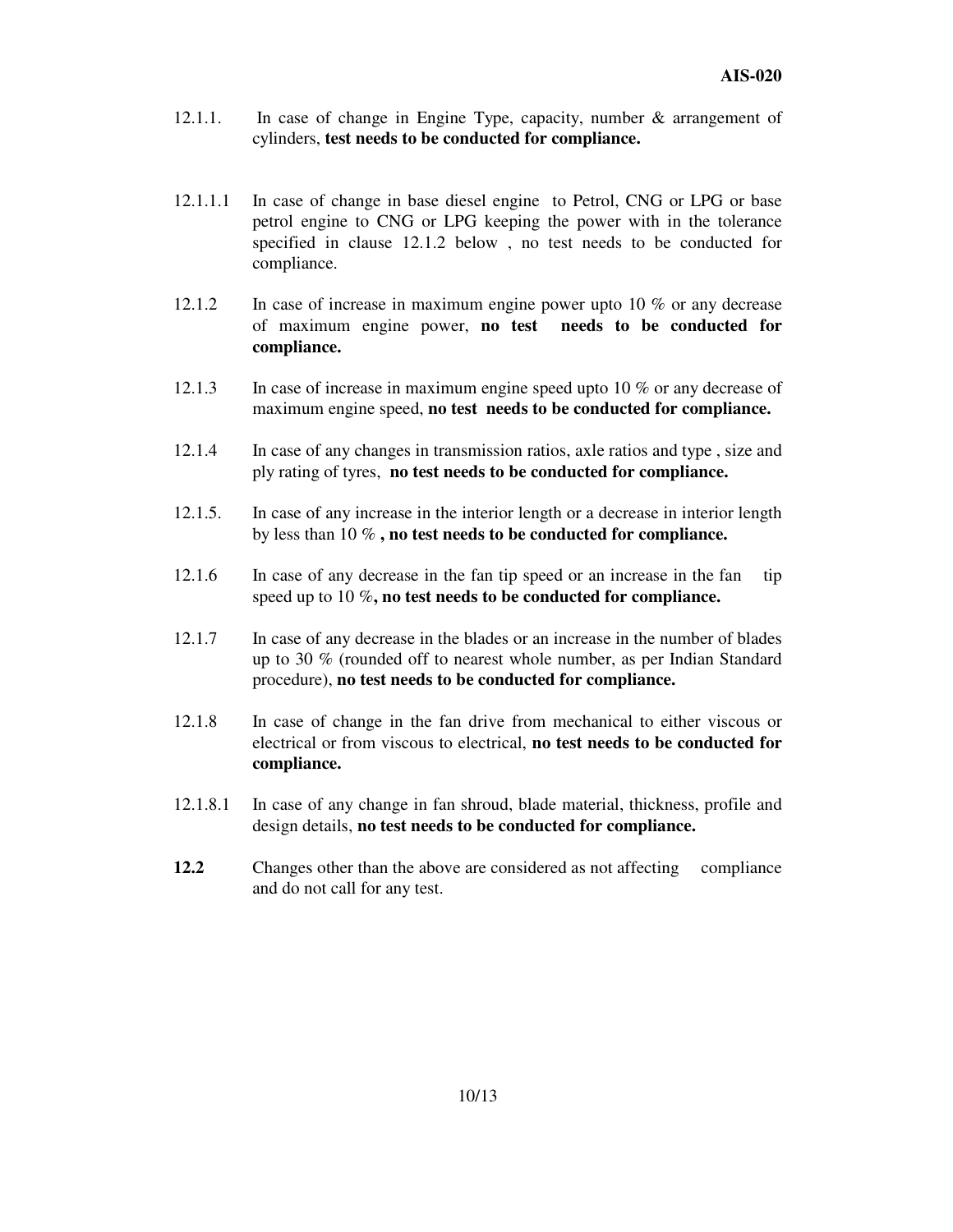# **13. TEST REPORT**

The test report shall include the following information :

| Sr. No. | Parameters to be Included in Test Report                                                                                                                                        |  |  |
|---------|---------------------------------------------------------------------------------------------------------------------------------------------------------------------------------|--|--|
| 01.     | Nature of Tests                                                                                                                                                                 |  |  |
| 02.     | <b>Test Site</b>                                                                                                                                                                |  |  |
| 03.     | Weather Conditions including Speed & Direction of Wind                                                                                                                          |  |  |
| 04.     | <b>Measuring Equipment</b>                                                                                                                                                      |  |  |
| 05.     | Background Noise and Corrections applied to the date (if<br>any)                                                                                                                |  |  |
| 06.     | Vehicle details, including<br>its engine<br>settings of gearbox<br>speed during tests<br>tyre sizes<br>tyre pressures<br>radiator-flaps (blinds)<br>cooling fan<br>noise shield |  |  |
| 07.     | Position of Openings with reference to Clause 7.3.1                                                                                                                             |  |  |
| 08      | Auxiliary equipment and its operating conditions<br>with<br>reference to Clause 7.3.2.                                                                                          |  |  |
| 09.     | Adjustable Seats with reference to Clause 7.3.3                                                                                                                                 |  |  |
| 10.     | Unladen weight of the vehicle                                                                                                                                                   |  |  |
| 11.     | No. of persons in the vehicle.                                                                                                                                                  |  |  |
| 12.     | Microphone positions (indicated in Plan)                                                                                                                                        |  |  |
| 13.     | "A" weighted sound pressure levels at specified microphone<br>positions.                                                                                                        |  |  |

# **14. TECHNICAL SPECIFICATIONS TO BE SUBMITTED BY THE VEHICLE MANUFACTURER**

- 1.1 Model name / Variant(s)
- 1.2 Category of Vehicle
- 1.3 Unladen Weight
- 1.4 Fully built or partially built or only with cabin
- 1.5 Setting of gear box
- 1.5.1 Type of Gear box MT / AT
- 1.5.2 No. of Forward Gears
- 1.5.3 Speeds in different gear
- 1.6 Design & material used inside the cabin
- 1.7 Radiator-flaps (blinds)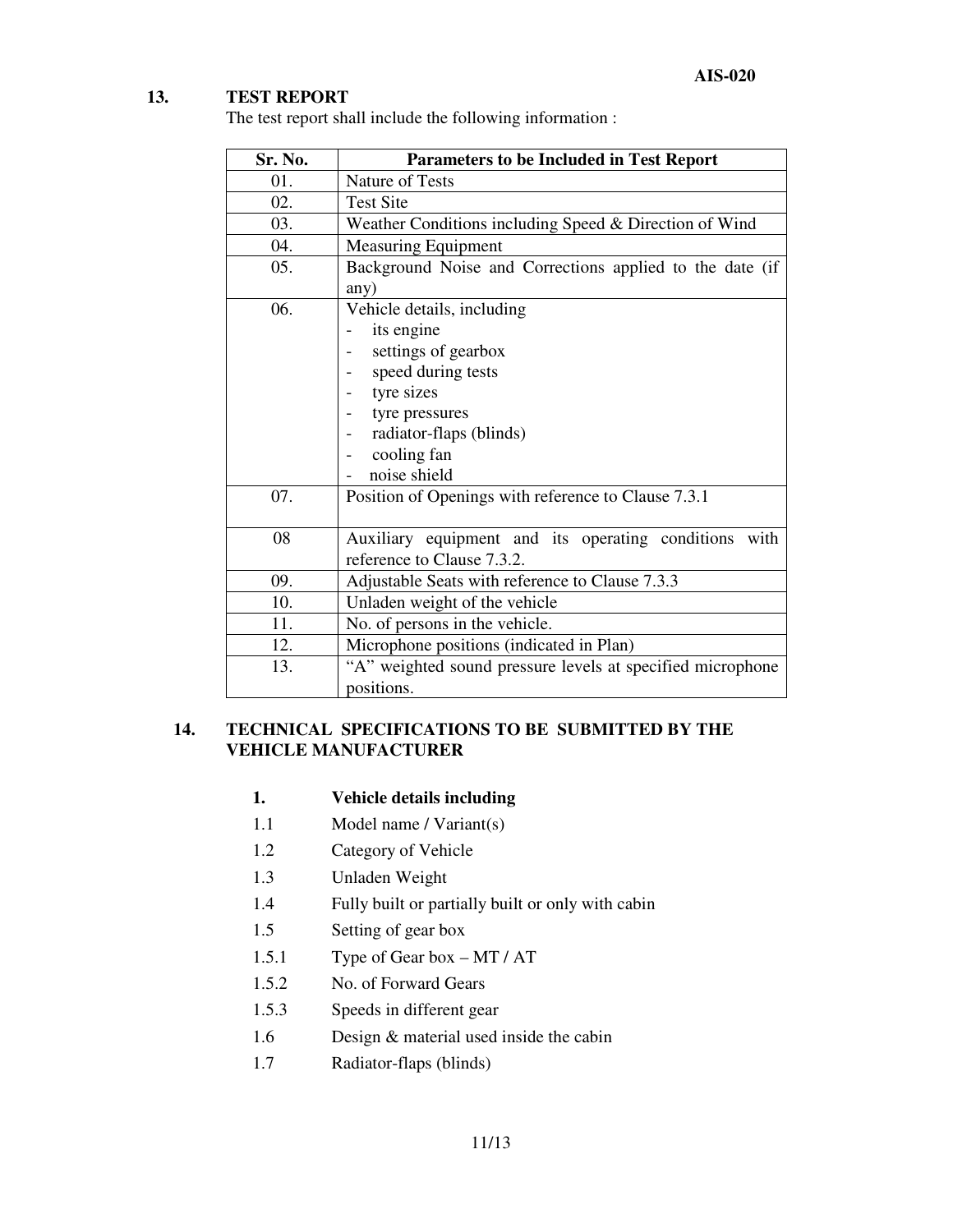- 1.8 Cooling fan details
- 1.8.1 Type Fixed / Viscous / Electrical
- 1.8.2 Fan Diameter
- 1.8.3 No. of Fan blades
- 1.8.4 Max. speed of fan
- 1.8.5 Fan Drive Ratio
- 1.9 Noise shield
- 1.10 Engine : power-torque characteristics
- 1.10.1 Engine type
- 1.11 Tyre sizes & tyre pressures.